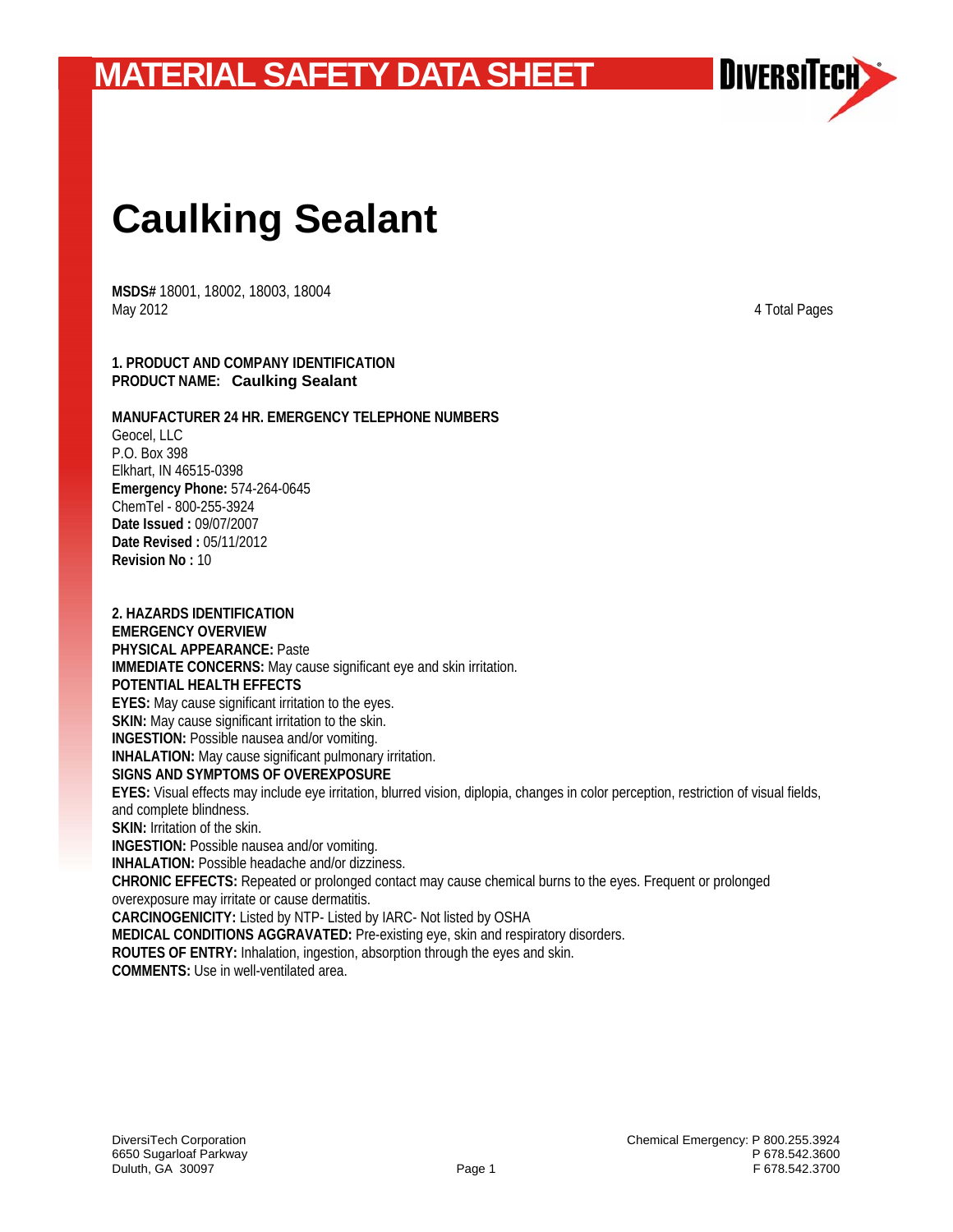

# **Caulking Sealant**

### **3. COMPOSITION / INFORMATION ON INGREDIENTS**

| <b>Chemical Name</b>  | CAS        | <b>EINECS</b> |
|-----------------------|------------|---------------|
| Tetrachloroethylene   | 127-18-4   | 204-825-9     |
| Aromatic Hydrocarbons | 64742-95-6 | 265-199-0     |

#### **4. FIRST AID MEASURES**

**EYES:** Flush with large amounts of water, lifting upper and lower lids occasionally. Seek medical attention. **SKIN:** Remove contaminated clothing, including shoes, and wash skin with plenty of soap and water. If irritation occurs, seek medical advice. Wash contaminated clothing and shoes before reuse. **INGESTION:** Do not induce vomiting. Seek medical attention. **INHALATION:** Move individual to fresh air.

#### **5. FIRE FIGHTING MEASURES**

**EXTINGUISHING MEDIA:** Dry chemical, foam, carbon dioxide (CO2), sand. **EXPLOSION HAZARDS:** Vapors are heavier than air and may travel along the ground or be moved by ventilation and be ignited by heat, pilot lights, other flames and ignition sources at locations near or distant from the point of release. **SENSITIVE TO STATIC DISCHARGE:** Grounding and/or bonding is recommended. **SENSITIVITY TO IMPACT:** Not Applicable

#### **6. ACCIDENTAL RELEASE MEASURES**

**SMALL SPILL:** Wearing the personal protective equipment designated in Section 8, transfer material to appropriate container for disposal.

**LARGE SPILL:** Wearing the personal protective equipment designated in Section 8, carefully contain the spill and transfer to the appropriate container for disposal. Do not discharge to lakes, streams, ponds, or sewers. Dispose of in compliance with local, state, and federal regulations. Ventilate well while cleanup is in process and until fumes dissipate.

#### **7. HANDLING AND STORAGE**

**HANDLING:** Avoid temperature extremes. **STORAGE:** Keep away from sources of ignition.

#### **8. EXPOSURE CONTROLS / PERSONAL PROTECTION**

**ENGINEERING CONTROLS:** Use in a well-ventilated area. **PERSONAL PROTECTIVE EQUIPMENT** 

**EYES AND FACE:** Wear safety glasses with side shields (or goggles) and a face shield.

**SKIN:** Chemical resistant protective gloves are recommended.

**RESPIRATORY:** Not normally required. Use NIOSH or MSHA approved respirator as appropriate.

**PROTECTIVE CLOTHING:** Wear clothing that will protect the skin from exposure to this product.

**WORK HYGIENIC PRACTICES:** Wash hands thoroughly after each use, especially before eating or smoking. Good personal hygiene practices should always be followed.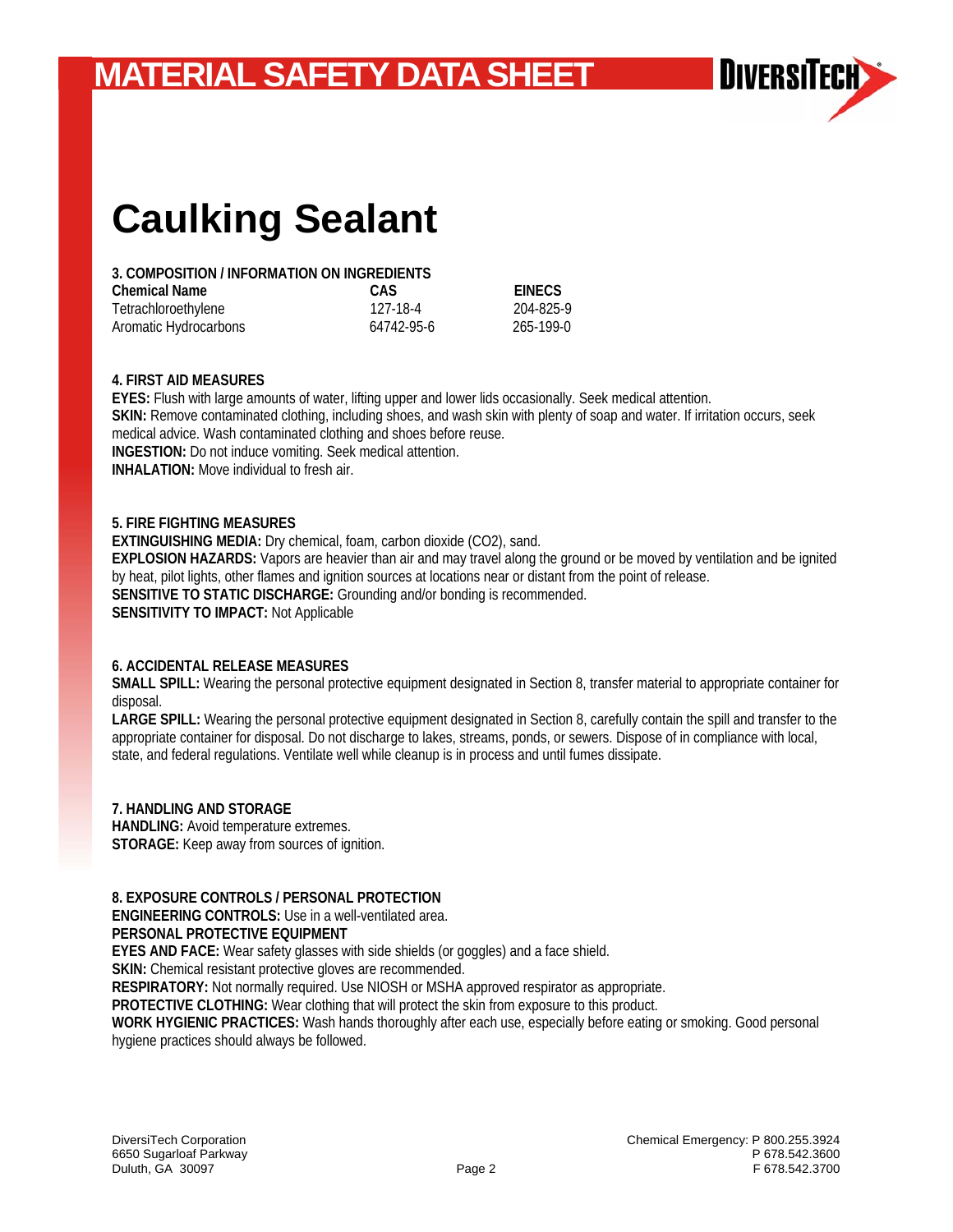

# **Caulking Sealant**

**9. PHYSICAL AND CHEMICAL PROPERTIES PHYSICAL STATE:** Paste **ODOR:** Hydrocarbon odor **APPEARANCE:** Viscous liquid **DENSITY:** 10.58 **(VOC):** Less than 4% by weight minus exempt solvents.

**10. STABILITY AND REACTIVITY STABLE:** Yes **HAZARDOUS POLYMERIZATION:** No

### **11. TOXICOLOGICAL INFORMATION**

**EYE EFFECTS:** This material may cause significant irritation to the eyes. **SKIN EFFECTS:** This material may cause significant irritation to the skin.

| <b>CARCINOGENICITY</b> |                   |                    |
|------------------------|-------------------|--------------------|
| <b>Chemical Name</b>   | <b>NTP Status</b> | <b>IARC Status</b> |
| Tetrachloroethylene    |                   | 2Α                 |

#### **12. ECOLOGICAL INFORMATION**

**ENVIRONMENTAL DATA:** No environmental studies have been carried out on this product.

#### **13. DISPOSAL CONSIDERATIONS**

**DISPOSAL METHOD:** Chemical waste generators must determine whether a discarded chemical is classified as a hazardous waste. US EPA guidelines for the classification determination are listed in 40 CFR Part 261.3. Additionally, waste generators must consult state and local hazardous waste regulations to ensure complete and accurate classification.

**14. TRANSPORT INFORMATION DOT (DEPARTMENT OF TRANSPORTATION) PROPER SHIPPING NAME:** Combustible Liquid, N.O.S. (in accordance with 49CFR 173.150(f)(2) when transported domestically by ground) **TECHNICAL NAME:** Combustible Liquid, N.O.S. **PRIMARY HAZARD CLASS/DIVISION:** None **UN/NA NUMBER:** None **PACKING GROUP:** None **OTHER SHIPPING INFORMATION:** Generators must consult DOT laws and regulations to ensure the product is being transported appropriately.